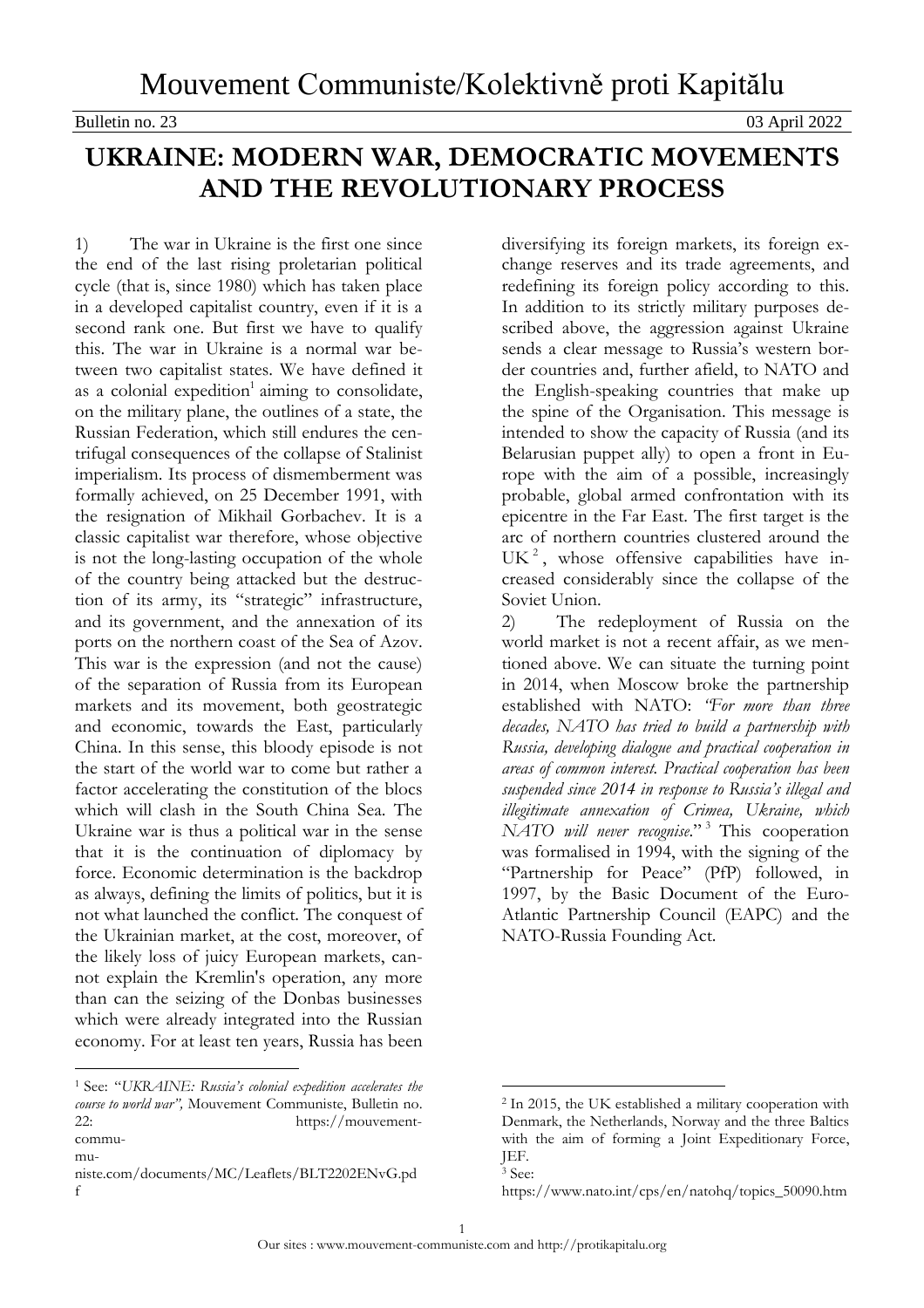In 1996, Russia and NATO together organised the intervention in Bosnia in the framework of SFOR (Stabilisation Force) and in 1999, Russia participated in KFOR (Kosovo Force), the peace-keeping force in Kosovo. These "friendly" relations were reinforced again in 2002 by the Rome Declaration. However, post-Stalinist Russia had already begun to re-enter into collision with NATO from 1991, with its war in Georgia, and then the next year in North Ossetia and in Tajikistan, and then, in 1994, in Chechnya, and again in Chechnya in 1999, and again in 2009, in the North Caucasus.

The annexation of Crimea in 2014, accompanied by the informal annexation of part of Donbas, and the intervention in Syria the next year on the side of Assad, completes the tableau of armed conflicts that Russia has provoked or encouraged over more than twenty years. The armed strengthening of its borders has seen, starting in 1999, NATO significantly reinforcing itself in Eastern Europe which the integration of Czechia, Poland and Hungary, followed by Bulgaria, Romania, Slovakia, Slovenia and the three Baltics<sup>4</sup> in 2004. In their turn, Albania and Croatia joined NATO in 2009, followed by Montenegro in 2017 and Northern Macedonia in 2020. Looking at these dates, we can see that the enlargement of NATO came after its partnership with Russia. This means that Moscow did not fear NATO, which established its bases in the first three Eastern European countries in 1999. In the same way, the demand for NATO membership by Georgia did not prevent the signing of the Rome Declaration two years later.

On the other hand, the integration of the Baltics certainly put Moscow on the alert because of their strategic position. We can thus say that it was from 2004 onwards that Russia began to adopt a hostile foreign policy towards NATO, which saw its acme in 2014 with the Euromaidan attempted insurrection, which drove out the pro-Russian government in Kyiv. The operation in Donbas and Crimea materialised this radical change of geopolitical course corresponding to the accelerated rapprochement with China. This rapprochement is welcomed by Beijing in view of a geostrategic polarisation

with the countries allied to the United States in its area of immediate influence.

3) The war plan in Ukraine was meticulously prepared by the Kremlin. This plan is in line with its firepower and its achievements in the strategic field in numerous military interventions in the last twenty years. In the course of these confrontations, the Russian army has been deeply transformed according to the political nature of its engagements. With the exception of the war in Afghanistan, where Moscow suffered an outright defeat, all its military interventions in its near abroad have been successful. But the war in Afghanistan was based on a mission statement inherited from the old Stalinist imperialism: war of occupation; installation and support of a puppet regime with its watch set to Moscow time. The failure of the former Red Army in Afghanistan was the failure of regular warfare by armies based on the dominant model of the Second World War in the face of rural and mountain guerrilla warfare. Sparsely populated territories, difficult to reach and even more difficult to encircle, little known or completely unknown (maps insufficient), extending over large distances, brought the Russian military apparatus to its knees. It gradually withdrew into the capital and a handful of other centres.

The humiliation suffered in this Central Asian country prompted the Kremlin to rectify the situation and to make in-depth changes to military doctrine, troop organisation, distribution of resources among the three armies (ground, air, sea), logistics and, above all, political rules of engagement. Russia ceased to be a power with imperial aims by scaling back its army. From then on it was devoted to fundamentally defensive political and diplomatic missions, because the Kremlin's undisguised warlike inclination did not meet the needs of projects of territorial expansion and/or conquest of external markets and resources. The Kremlin's troops acted to stop the break-up of the former Soviet Union by creating satellite enclaves of Moscow by force. These were a kind of fortress, garrison mini-states, threatening the sectors of the dominant classes, more or less followed by the populations that wanted to take advantage of the centrifugal movement of the former empire to emancipate themselves from Russian tutelage.

<sup>4</sup> Albania was accepted as a candidate for EU membership in 2009.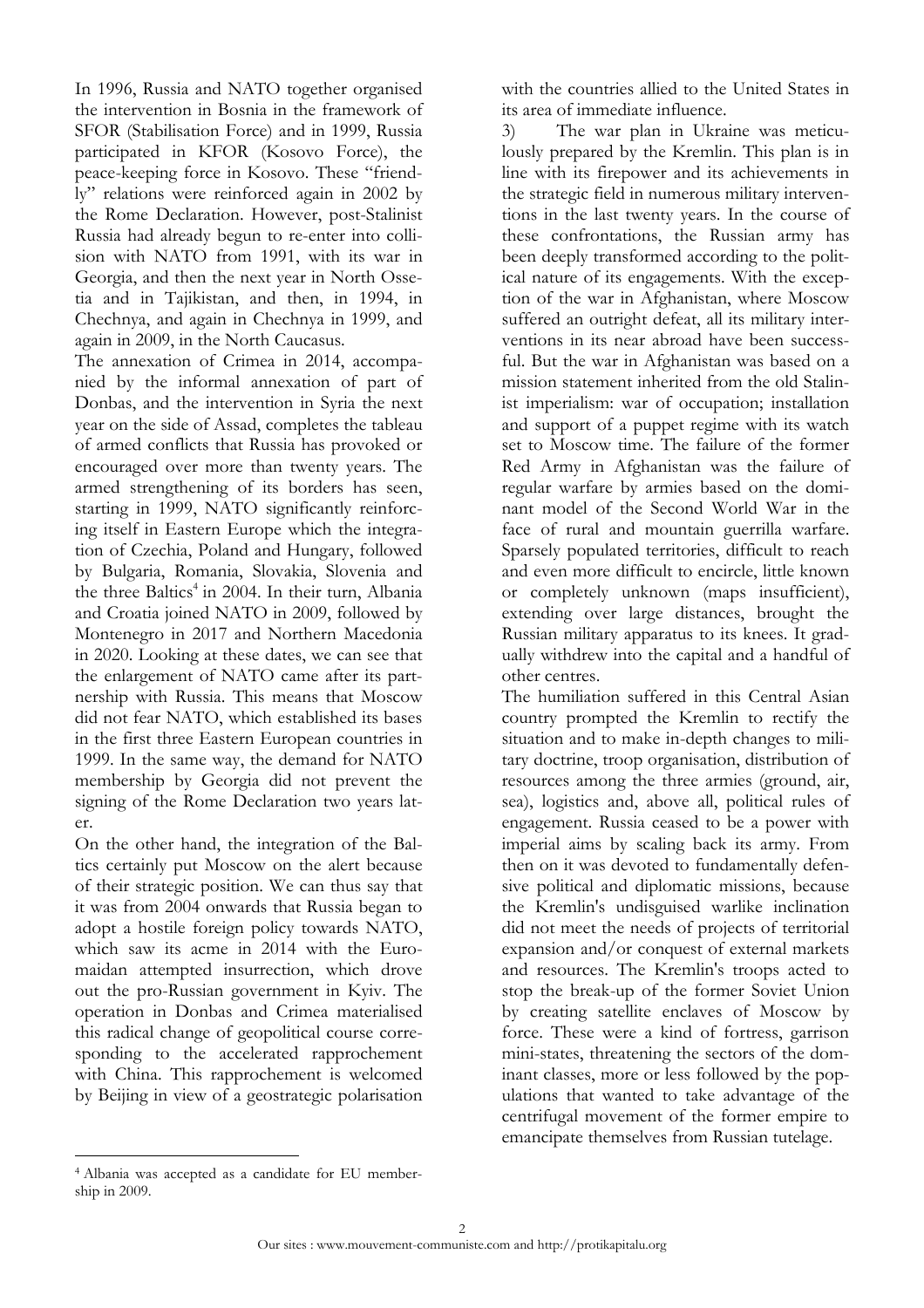The text approved by Vladimir Putin on 25 December 2014, and entitled the Military Doctrine of the Russian Federation, shares the Kremlin's analysis of the global geostrategic situation:

"*World development at the present stage is characterized by the strengthening of global competition, tensions in various areas of inter-state and interregional interaction, rivalry of proclaimed values and models of development, instability of the processes of economic and political development at the global and regional levels against a background of general complication of international relations. There is a stage-by-stage redistribution of influence in favour of new centres of economic growth and political attraction. Many regional conflicts remain unresolved. There is a continuing tendency towards their resolution with the use of force, including in regions bordering the Russian Federation. The existing international security architecture (system) does not ensure equal security for all states. There is a tendency towards shifting the military risks and military threats to the information space and the internal sphere of the Russian Federation. At the same time, despite the fact that unleashing of a large-scale war against the Russian Federation becomes less probable, in a number of areas the military risks encountered by the Russian Federation are increasing.*" 5

In summary, the defence of Russia's borders involved the multiplication of armed sites created by the army which stop the fragmentation of the Federation, while leaving open the possibility of intervening far abroad to increase the international influence, as in Syria, for example.

4) The new doctrine of the Russian army high command is now well defined. And it has been precisely applied in Ukraine. This doctrine is based on several aspects of the three military arms. The increased capacity for movement is expressed in incursions deep behind enemy lines to avoid the transformation into a war of position. The BTGs are the main instruments of this type of tactical orientation. Composed of 600 to 900 professionals, the BTGs of the land army enjoy relative freedom of manoeuvre and only light control. *"Battalion Tactical Groups (BTGs) (an idea dating back to the 1990s) were introduced in 2012 to generate effective combat power from brigades, by concentrating contract personnel into a battalion-sized grouping. BTGs generally comprise a tank or infantry battalion reinforced with armour or infantry and with artillery, air defence, electronic warfare and* *other combat support assets."* <sup>6</sup> Today Russia has around 130 BTGs. The increase in their numbers continues and corresponds to one of the strategic axes identified by the new military doctrine of the Russian Federation adopted on 21 April 2000, refined in 2010 and again in 2014. This has encouraged a growing professionalization of the land army.

*"As of 2021, conscripts reportedly comprised about 30% of the Russian military's active-duty personnel; in April of 2019, the Russian Government pledged its intent to end conscription as part of a decade-long effort to shift from a large, conscript-based military to a smaller, more professional force."* 7

The transformation of the land army has been accompanied by that of the navy. The modernisation of the navy is in turn led by the principle of reinforcement of combat capacities close to Russia's coasts.

*"The navy retains vestiges of a blue-water role, relying predominantly on its larger, ageing Soviet-era surface platforms and more modern submarines. However, more recent additions to its surface fleet are better suited to defending the Russian littoral and its near waters, as well as supporting and protecting the submarine-based deterrent."* <sup>8</sup> The experts of IISS consider that *"Russia's 'blue-water' naval capabilities remain limited and still largely reliant on legacy Soviet platforms. Likewise, notwithstanding recent deployment activity, amphibious capabilities remain an area of relative weakness.*" 9

As for the air force, Russia is somewhat behind in putting into practice its plans for modernisation. The main gaps are, according to several experts, the insufficient number of "smart" bombs, combat drones and complex and sophisticated communication systems.

 $\overline{a}$ 

<sup>6</sup> "*Russia*'*s military capability in 2022",* IISS:

[https://www.iiss.org/blogs/military-](https://www.iiss.org/blogs/military-balance/2022/02/if-new-looks-could-kill-russias-military-capability-in-2022)

[balance/2022/02/if-new-looks-could-kill-russias](https://www.iiss.org/blogs/military-balance/2022/02/if-new-looks-could-kill-russias-military-capability-in-2022)[military-capability-in-2022](https://www.iiss.org/blogs/military-balance/2022/02/if-new-looks-could-kill-russias-military-capability-in-2022)

<sup>7</sup> See: [https://www.cia.gov/the-world-](https://www.cia.gov/the-world-factbook/countries/russia/#military-and-security)

[factbook/countries/russia/#military-and-security](https://www.cia.gov/the-world-factbook/countries/russia/#military-and-security) <sup>8</sup> "*An introduction to Russia's military modernization",* IISS: [https://www.iiss.org/blogs/analysis/2020/09/rmm](https://www.iiss.org/blogs/analysis/2020/09/rmm-introduction)[introduction](https://www.iiss.org/blogs/analysis/2020/09/rmm-introduction)

<sup>9</sup> "*If New Looks could kill: Russia*'*s military capability in 2022",* IISS: [https://www.iiss.org/blogs/military](https://www.iiss.org/blogs/military-balance/2022/02/if-new-looks-could-kill-russias-military-capability-in-2022)[balance/2022/02/if-new-looks-could-kill-russias](https://www.iiss.org/blogs/military-balance/2022/02/if-new-looks-could-kill-russias-military-capability-in-2022)[military-capability-in-2022](https://www.iiss.org/blogs/military-balance/2022/02/if-new-looks-could-kill-russias-military-capability-in-2022)

<sup>5</sup> See: <https://rusemb.org.uk/press/2029>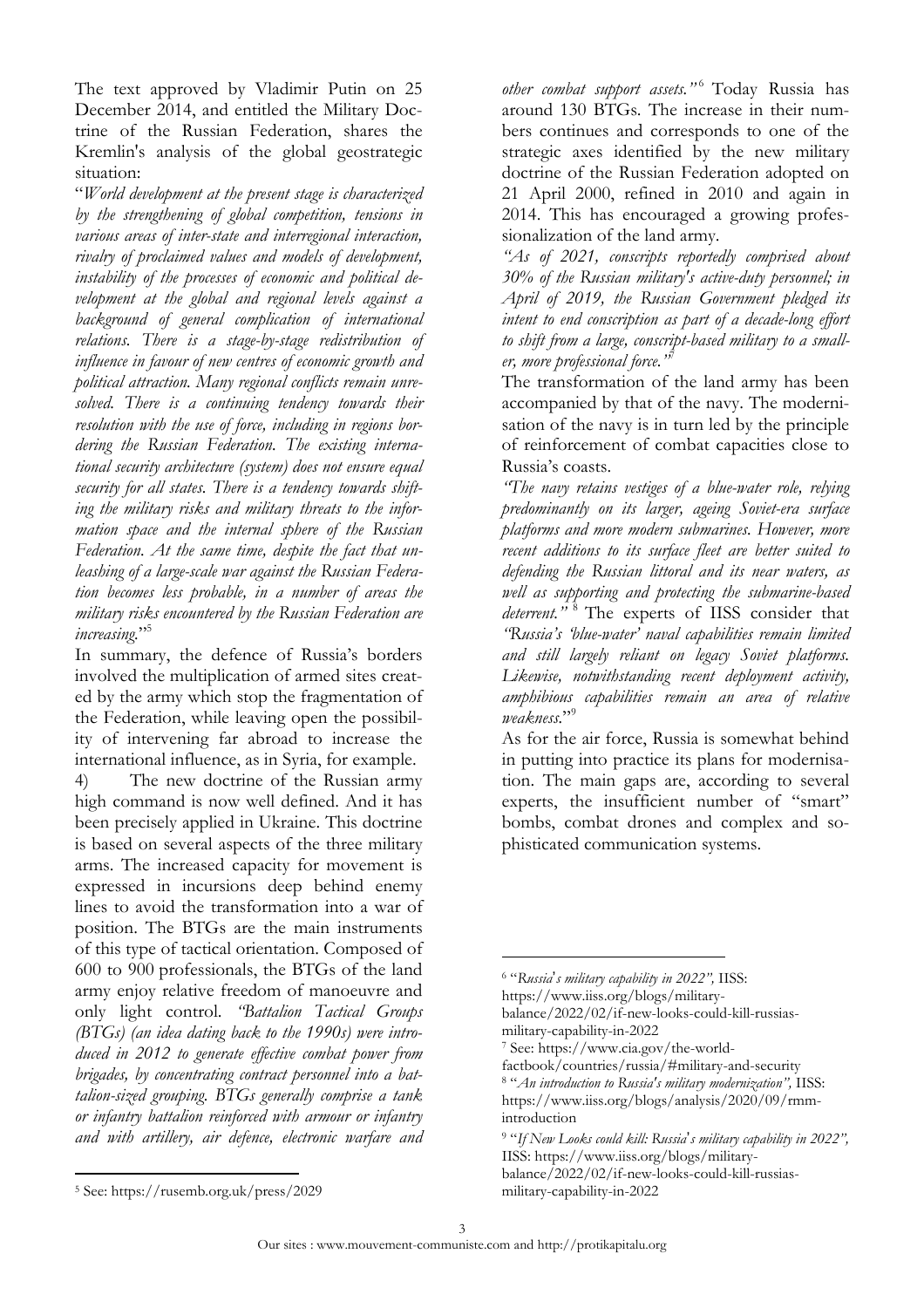In Ukraine, *"Military experts have seen evidence of a lack of Russian air force coordination with ground troop formations, with multiple Russian columns of troops sent forward beyond the reach of their own air defence cover."* <sup>10</sup> And again: *"Russia's failure to take out Ukrainian air defences "is becoming a serious hindrance", says Rob Lee of King's College London. It will probably be regarded as one of the "key mistakes" of this war, he reckons. It means that Russian planes cannot freely patrol the skies to ward off Ukrainian ones, and that attack aircraft cannot provide proper air support to troops on the ground. Ground-surveillance and airborne early-warning aircraft must stay back from the battlefield, reducing the flow of intelligence."* <sup>11</sup> All in all, the Kremlin's armies are already capable, as they have proved for more than twenty years in the numerous conflicts in which they have participated, of carrying out large-scale operations but in relatively circumscribed territories and in the face of enemy forces which are weak in terms of firepower and number of combatants.

5) The war against the Ukrainian army, still organised like the Russian army before the reforms of the 2000s and 2010s, has shown the strengths and weaknesses of Russia's war potential. Strengths because the Russian high command has understood very well that the modern war is essentially a war of movement when the objective is not the long-lasting occupation of territory. It has also integrated the informal dimension of wars of this type. Hence the reinforcement of the so-called special forces, elite troops responsible for carrying out missions of reconnaissance and sabotage, subversion and sedition, counter-terrorism, countersabotage, counter-espionage, guerrilla warfare and counter-guerrilla warfare.

The Kremlin has two main structures in charge of these tasks: the Special Operations Forces (SOF), with between 2,000 and 2,500 men, and the older Spetsnaz GRU (Special Forces of the General Staff of the Russian Armed Forces), which, according to "Western" sources, number some 30,000 men. In addition to these two components, there are the mercenaries of Wagner, around 5,000 men, employed within a strict political framework by the Kremlin.

 $\overline{a}$ 

"*In an important article signed in 2013 by the Chief of Staff of the Russian Army Valery Gerasimov, combat units assigned to special operations (or missions) will see themselves given a crucial role because of the 'new rules of war in the Twenty First Century' <sup>12</sup> . The distinction between 'peace time' and 'war time' being blurred, states must have recourse to military operations more supple, more rapid, more localised and targeted. Consequently, the role of 'non-military measures', including extended use of measures political, economic, informational, humanitarian and others', has taken on a considerable importance, while 'frontal assaults between large formations of forces' belong to the past. The art of war, continues Gerasimov, will see the growing use of 'dissimulated' military means; thus, states who want to mask or deny their military presence on a territory of operation will have recourse to Special Forces of intervention."* 13

But also weaknesses because apart from the under-performance of aviation, the Russian army in Ukraine has discovered the other great weak point of its armed forces: logistics.

"*Russian army logistics forces are not designed for a large-scale ground offensive far from their railroads. Inside manoeuvre units, Russian sustainment units are a size lower than their Western counterparts. Only brigades have an equivalent logistics capability, but it's not an exact comparison. Russian formations have only three-quarters the number of combat vehicles as their U.S. counterparts but almost three times as much artillery*."<sup>14</sup>

6) The war in Ukraine is a real headache if we consider only the military aspect. Started as a classic regular war with lessons taken from the imperialist military missions of the post-WWII period, it quickly turned out otherwise. The Russian army confined itself, in the very first episodes of the conflict, to avoiding the constitution of long front lines with the enemy. This type of approach, made possible by the reorganization of the army, where both the BTGs and the Special Forces are given the biggest role, worked rather well. The battle around Chernobyl is probably the main success of this tactic. The Ukrainian Army, which had concen-

<sup>10</sup> [https://www.reuters.com/world/europe/what](https://www.reuters.com/world/europe/what-happened-russias-air-force-us-officials-experts-stumped-2022-03-01/)[happened-russias-air-force-us-officials-experts-stumped-](https://www.reuters.com/world/europe/what-happened-russias-air-force-us-officials-experts-stumped-2022-03-01/)[2022-03-01/](https://www.reuters.com/world/europe/what-happened-russias-air-force-us-officials-experts-stumped-2022-03-01/) 11

[https://www.economist.com/interactive/2022/03/08/c](https://www.economist.com/interactive/2022/03/08/curious-case-russias-missing-air-force) [urious-case-russias-missing-air-force](https://www.economist.com/interactive/2022/03/08/curious-case-russias-missing-air-force)

*<sup>12</sup>* V. Gerasimov, "New challenges require rethinking the ways and means of warfare", published in Russian on 26 February 2013: <https://vpk-news.ru/articles/14632> <sup>13</sup> "*Spetsnaz, contractuels, volontaires: qui sont les* 'hommes de guerre' *russes en Syrie*?" - Note de l'Ifri, December 2017: https://www.ifri.org/sites/default/files/atoms/files/fain berg\_hommes\_de\_guerre\_russes\_syrie\_2017.pdf

<sup>14</sup> https://warontherocks.com/2021/11/feeding-thebear-a-closer-look-at-russian-army-logistics/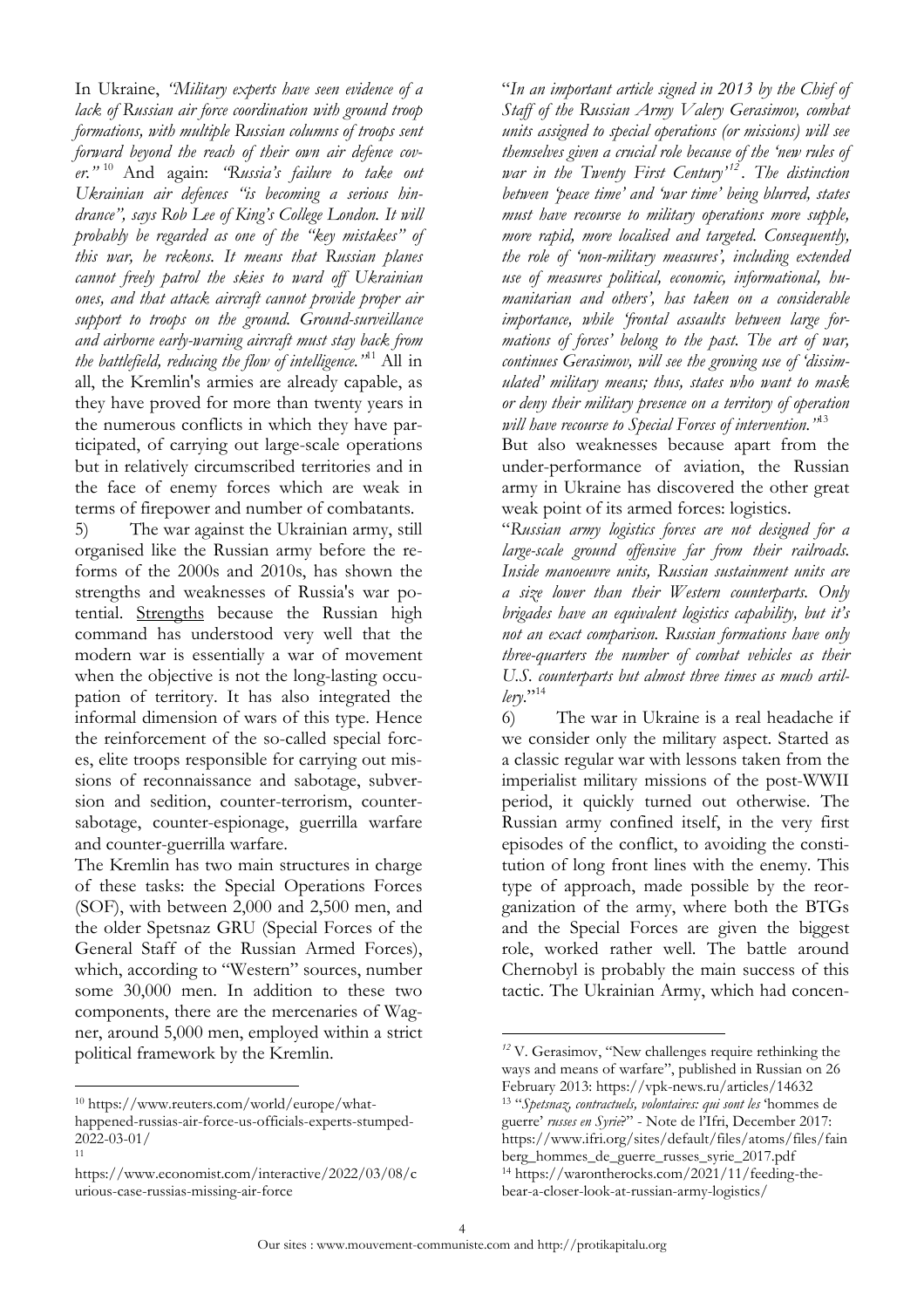trated a lot of forces in this territory, was fairly quickly dislocated.

After this breakthrough and other smaller incidents in the north and southeast from the Crimea, gradually the Ukrainian armed forces were dispersed over the vast territory of the country in symbiosis with the so-called territorial defence units composed of at least one million volunteers and reservists. The general mobilisation which followed, with the conscription of men between 18 and 60, certainly played a role in the military relatively holding its ground against the invader. The Russian army was thus faced with a great deal of fighting, scattered and certainly limited, but involving almost all areas affected by the confrontation.

The gap in firepower in all three theatres - air, sea and land - to the net advantage of the Russian armies was partly filled by the influx of weapons systems supplied by the NATO countries most committed to confrontation with Russia, the US and the vast majority of JEF countries plus Poland (where, according to several polls, the population overwhelmingly supports direct involvement in the war to the point of making the government do a 180-degree turn). Another detrimental role for the occupiers was played by the Russian army's own organisational and logistical problems.

However, the decisive factor that prevented the Kremlin from quickly cutting into Kiev was certainly the voluntary commitment of a significant part of the Ukrainian population to resist the Russian invaders. On the ground this commitment means the constitution of small nuclei of fighters, the majority of whom are supervised by the command structures of the territorial defence, therefore by what is still functioning of the Ukrainian state. These small resistance structures are under-armed, not very mobile and have little or no training in urban guerrilla warfare. But they have a formidable asset: the very massive and often active support of the population, which still believes in military victory and has a perfect knowledge of the territory in which they operate.

The reluctance of the Kremlin's armies to engage in urban guerrilla warfare is a result of the Russian General Staff's awareness of this situation, a situation that had obviously not been properly anticipated before the outbreak of hostilities. The only alternative the Kremlin has to break the resistance is destruction, terror and siege of the cities. Bombing them, cutting off their food, water and medical supplies, depriving them of energy and communication and using refugee flows to weaken the determination of the resistance are the concrete application of this method. The martyrdom of Mariupol, a port city of half a million inhabitants on the shores of the Azov Sea, is the culmination of this tactic by the Russian army.

7) We can see that while the war in Ukraine began as a classic war between capitalist states, it is in the process of transforming itself into a war of one occupying capitalist state against an entire civil society whose state is almost only hanging on by the resistance of the population, the proletariat at the forefront. This means that the capitalist war in Ukraine cannot be reduced to the schema of a war of fronts outside the cities where the exploited classes are passive victims of armed confrontation. This transformation sees the proletariat of the occupied country become personally involved and, as a result, suffers even more from the effects of the war.

This was the case here and there during the Second imperialist slaughter when the winning imperialist countries armed, supported and organised "the Resistance" in the areas occupied by the losing imperialist countries. These resistances were mostly composed of proletarians in revolt against the excesses of the occupiers and/or the fascist regimes that deprived the population of individual liberties. The winning powers were able to exploit these revolts perfectly by bringing them into the framework of the imperialist war. This is why the advanced elements of the working class hardly yielded to the temptation to join these "resistance" structures.

However, those who, in the name of Left Communism<sup>15</sup>, chose to retire to their armchairs and wait for better times, while droning on about principles so abstract as to be useless, *de facto* abdicated their essential political responsibility: the work of sketching out, even from an ultra-minority and against-the-current position, the concrete proletarian response to the imperialist war. Yet, even in that time, nuclei of proletarians, in Italy, in France and Spain (only against the Francoist state), tried and sometimes succeeded to stand out within the armed struggle, and not only within the ranks of the Re-

<sup>&</sup>lt;sup>15</sup> For example, the Bordigist current, but not only them.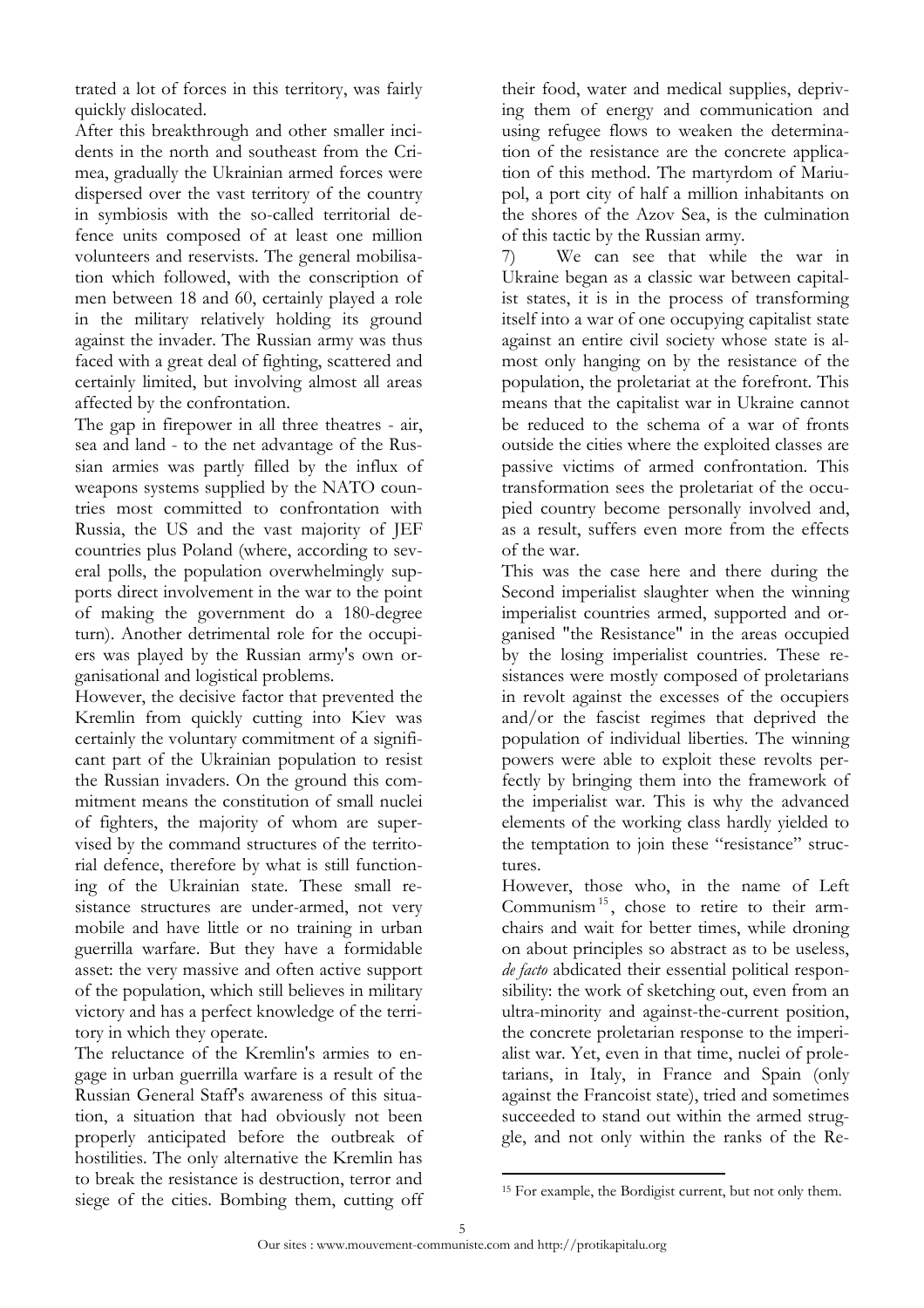sistance controlled by the victorious states. And they always paid for it dearly<sup>16</sup>.

Returning to the revolutionary proletarian response to capitalist war, it is well known, and does not have to be invented again: revolutionary defeatism, fraternisation and transformation of the imperialist war into class war. Revolutionary defeatism in Ukraine today means refusing being enrolled into the territorial defence units or what is left of the regular army. It is also a matter of calling on the proletarian and revolutionary forces available to organise themselves on the terrain of force outside the capitalist armies present, against the Ukrainian state and against the occupation troops. If such a project becomes concrete, even on an embryonic level, we would quickly see a confrontation with the Ukrainian state as well as, naturally, the soldiers of the Kremlin.

In Russia, a magnificent example of revolutionary defeatism was provided by anarchist comrades who destroyed army recruiting offices in several cities<sup>17</sup>. In Belarus, the sabotage of railway lines by rail workers opposed to the regime, which prevented Russian military convoys from taking men and war supplies to Ukraine, is another<sup>18</sup>. Other actions pointing in the same direction are those by dockers in the USA, Sweden and the UK who refused to load or unload Russian ships<sup>19</sup>.

Fraternisation means the most aggressive possible pressure being put on the occupying troops with the aim that they stop pointing their weapons at the population of the occupied country. The spread of mass demonstrations in the towns occupied by the Kremlin's army is a

 $\overline{a}$ 

step in this direction, even if the marches are awash with Ukrainian flags. As for the transformation of national war into class war, it is a process which must start today in and by a resistance which is independent of states and which is under the flags of the proletarian revolution and which will continue well beyond the capitalist war by the large-scale revival of the class struggle in the productive territories ravaged by the conflict. It's a safe bet that the postwar period in Ukraine, and perhaps in Russia and Belarus, will be at least as hard on proletarians as the current war. A post-war period of general militarisation of civil society, of low wages, of overwork, of high living costs. But only those, in the proletarian camp, who have distinguished themselves during the war as forces of concrete opposition to the occupation and to the Ukrainian state will have a chance to be listened to, to inspire the reflection and the action of the oppressed. Perhaps they can be inspired by Lenin's forecast:

"*Today the imperialist bourgeoisie militarises the youth as well as the adults; tomorrow it may begin militarising the women. Our attitude should be: All the better! Full speed ahead! For the faster we move, the nearer shall we be to the armed uprising against capitalism. How can Social-Democrats give way to fear of the militarisation of the youth, etc., if they have not forgotten the example of the Paris Commune? This is not a "lifeless theory" or a dream. It is a fact. And it would be a sorry state of affairs indeed if, all the economic and political facts notwithstanding, Social-Democrats began to doubt that the imperialist era and imperialist wars must inevitably bring about a repetition of such facts."*

Lenin, *The "Disarmament" Slogan*, October 1916<sup>20</sup> 8) The project of creating proletarian resistance forces independent of the states at war is far from coming to anything, even if, in Russian and Ukrainian libertarian milieus, the discussion exists. Our contribution to this debate is first of all to clarify its terms. The autonomous resistance cannot involve the sharing of military means with the territorial defence, nor the adoption of military tactics associated with it. At all times, revolutionary proletarians can only count on themselves, including on the terrain of force. There is no question of asking pro-Ukrainian imperial powers to arm the pro-

<sup>16</sup> We are thinking of the comrades of *Partito Comunista Internazionalista*, Mario Acquaviva (1900-1945) and Fausto Atti (1900-1945), both murdered by the Stalinists. See, respectively: [https://it.wikipedia.org/wiki/Fausto\\_Atti](https://it.wikipedia.org/wiki/Fausto_Atti) and [https://it.wikipedia.org/wiki/Mario\\_Acquaviva](https://it.wikipedia.org/wiki/Mario_Acquaviva)

<sup>17</sup> See: [https://www.anarchistfederation.net/russia-new](https://www.anarchistfederation.net/russia-new-guerrilla-attacks-on-military-recruiting-agencies/)[guerrilla-attacks-on-military-recruiting-agencies/](https://www.anarchistfederation.net/russia-new-guerrilla-attacks-on-military-recruiting-agencies/) 18

[https://www.railtech.com/infrastructure/2022/03/24/b](https://www.railtech.com/infrastructure/2022/03/24/belarusian-special-forces-guarding-railways-following-sabotage/) [elarusian-special-forces-guarding-railways-following](https://www.railtech.com/infrastructure/2022/03/24/belarusian-special-forces-guarding-railways-following-sabotage/)[sabotage/](https://www.railtech.com/infrastructure/2022/03/24/belarusian-special-forces-guarding-railways-following-sabotage/)

[https://www.ship-technology.com/news/industry](https://www.ship-technology.com/news/industry-news/us-dockers-refuse-to-work-on-russian-ships/)[news/us-dockers-refuse-to-work-on-russian-ships/](https://www.ship-technology.com/news/industry-news/us-dockers-refuse-to-work-on-russian-ships/) and [https://globeecho.com/news/europe/war-in-ukraine](https://globeecho.com/news/europe/war-in-ukraine-swedish-dockworkers-mobilize-to-block-ships-linked-to-russia/)[swedish-dockworkers-mobilize-to-block-ships-linked-to](https://globeecho.com/news/europe/war-in-ukraine-swedish-dockworkers-mobilize-to-block-ships-linked-to-russia/)[russia/](https://globeecho.com/news/europe/war-in-ukraine-swedish-dockworkers-mobilize-to-block-ships-linked-to-russia/) and

[https://www.cnbc.com/2022/03/06/ukraine-angry](https://www.cnbc.com/2022/03/06/ukraine-angry-dock-workers-in-the-uk-are-refusing-to-unload-russian-oil.html)[dock-workers-in-the-uk-are-refusing-to-unload-russian](https://www.cnbc.com/2022/03/06/ukraine-angry-dock-workers-in-the-uk-are-refusing-to-unload-russian-oil.html)[oil.html](https://www.cnbc.com/2022/03/06/ukraine-angry-dock-workers-in-the-uk-are-refusing-to-unload-russian-oil.html)

 $\overline{a}$ 20

[https://www.marxists.org/archive/lenin/works/1916/o](https://www.marxists.org/archive/lenin/works/1916/oct/01.htm) [ct/01.htm](https://www.marxists.org/archive/lenin/works/1916/oct/01.htm)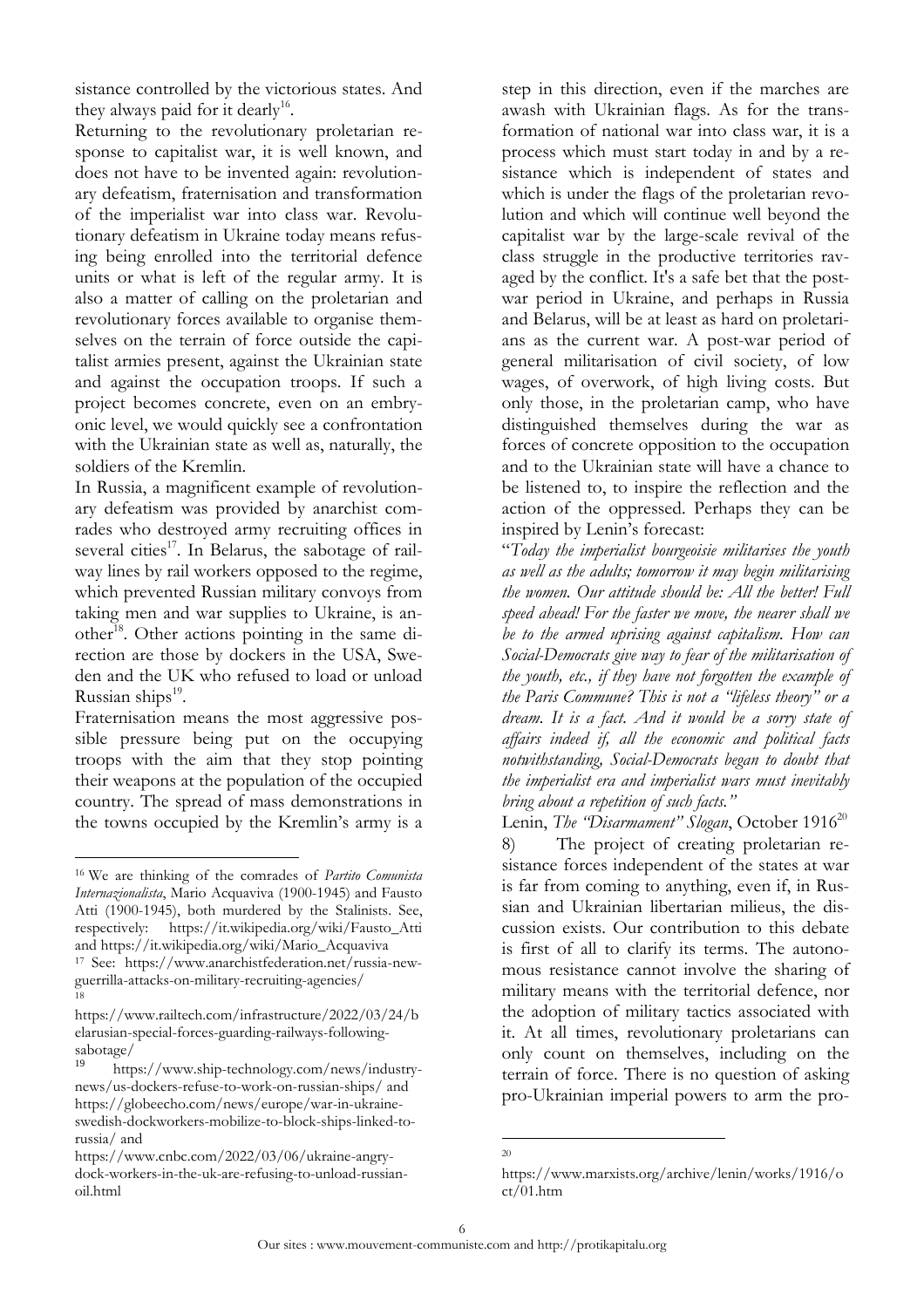letarian resistance. Nor is there a question of calling for more and harder sanctions against Russia, whose effects hit hardest against the exploited classes in Russia and reinforces the hold of the state over them.

The only "sanction" which could have some chance of hurting the Kremlin would be, for example, to sabotage the gas pipeline which crosses Ukraine. Because, since the start of hostilities and up to mid-March, and despite the generalised destruction which has mostly been aimed at the working class neighbourhoods around Ukraine's cities, and very little at factories (around half the businesses continue to work<sup>21</sup>), the gas pipeline (passing through Kyiv and Lviv) is going at full blast to take precious hydrocarbons to Western European countries. In the countries not directly involved in the war, it is objectively playing into the hands of the occupiers not to distinguish between the occupying army and the resistance of the Ukrainian population.

Proletarians across the world must take the side of their class brothers and sisters who fight the occupying troops, without sparing criticism of the nationalism that largely dominates the population's resistance to the occupation. And without sparing criticism of the state pacifism that believes the Kremlin's terrorist propaganda on the risks of generalised nuclear war and calls for an immediate ceasefire (the result of which would be to ratify the annexations and military occupation) and the organisation of improbable peace conferences under the aegis of international organisations of the world's gangsters, such as the United Nations or the OSCE, the Organisation for Security and Co-operation in Europe, with 57 participating states, including all the direct or indirect belligerent states.

In the list of the most dangerous counterrevolutionary hypocrites, we can find Stalinists, Maoists and some Trotskyists who amalgamate the resistance of the Ukrainian population with the fascist and nationalist battalions present in Ukraine. This argument, largely shared amongst many anti-vaxxers and campaigners against vaccine passports, serves to justify being close to the proto-fascist Russia of Putin and its arguments which claim that Russia invaded Ukraine to "de-Nazify" it in response to Kyiv's aggression in the Donbas.

8) In this context, the underlying problem which precedes that of the war currently going on is the relation of the proletariat to mass inter-classist democratic movements. It is not a mystery that one of the roots of the war in Ukraine can be found in the movement in the Maidan square which began on 21 November  $2013^{22}$ . The occupation of the main square in Kyiv was provoked by the pro-Russian government of the time deciding not to sign the protocol agreement between Ukraine and the EU, voted for by the great majority of the Parliament, instead favouring the integration of the country into the Eurasian Economic Union dominated by Russia.

The initially peaceful pro-European protest became violent, starting in December and leading to armed street fighting in January. One month later, the occupation of several public buildings and more street battles ended up with the resignation of the government and the installation at the summit of the state of successive governments oriented towards the EU. The transformation of a peaceful bourgeois democratic movement into an armed insurrectional movement whose spearhead was made up of fascist and nationalist political forces sealed the end of the movement itself and opened the way to the non-formalised Russian occupation of Donetsk and Lugansk, in the Donbas, then the annexation of Crimea in 2014. The absence of class struggle and the politico-military victory of the most nationalist forces following the Maidan movement, a victory indirectly amplified by the double Russian aggression in the Donbas and Crimea, buried the destabilising potential of the initial democratic protest.

[https://www.kyivpost.com/article/opinion/op](https://www.kyivpost.com/article/opinion/op-ed/ukraines-war-economy.html)[ed/ukraines-war-economy.html](https://www.kyivpost.com/article/opinion/op-ed/ukraines-war-economy.html)

 $\overline{a}$ 

[mu-](http://mouvement-communiste.com/documents/MC/Leaflets/BLT1403FRVG.pdf)

<sup>21</sup> *"About half of all Ukrainian enterprises have stopped functioning and a myriad of logistical problems have beset the country, starting with the acute lack of fuel."*, Ukraine's War Economy, *Kyiv Post*, 14 March 2022:

<sup>22</sup> See: "*UKRAINE: a victorious democratic insurrection led by nationalists"*, Mouvement Communiste, Bulletin n°6: [http://mouvement](http://mouvement-communiste.com/documents/MC/Leaflets/BLT1403FRVG.pdf)[commu-](http://mouvement-communiste.com/documents/MC/Leaflets/BLT1403FRVG.pdf)

[niste.com/documents/MC/Leaflets/BLT1403FRVG.pdf](http://mouvement-communiste.com/documents/MC/Leaflets/BLT1403FRVG.pdf)